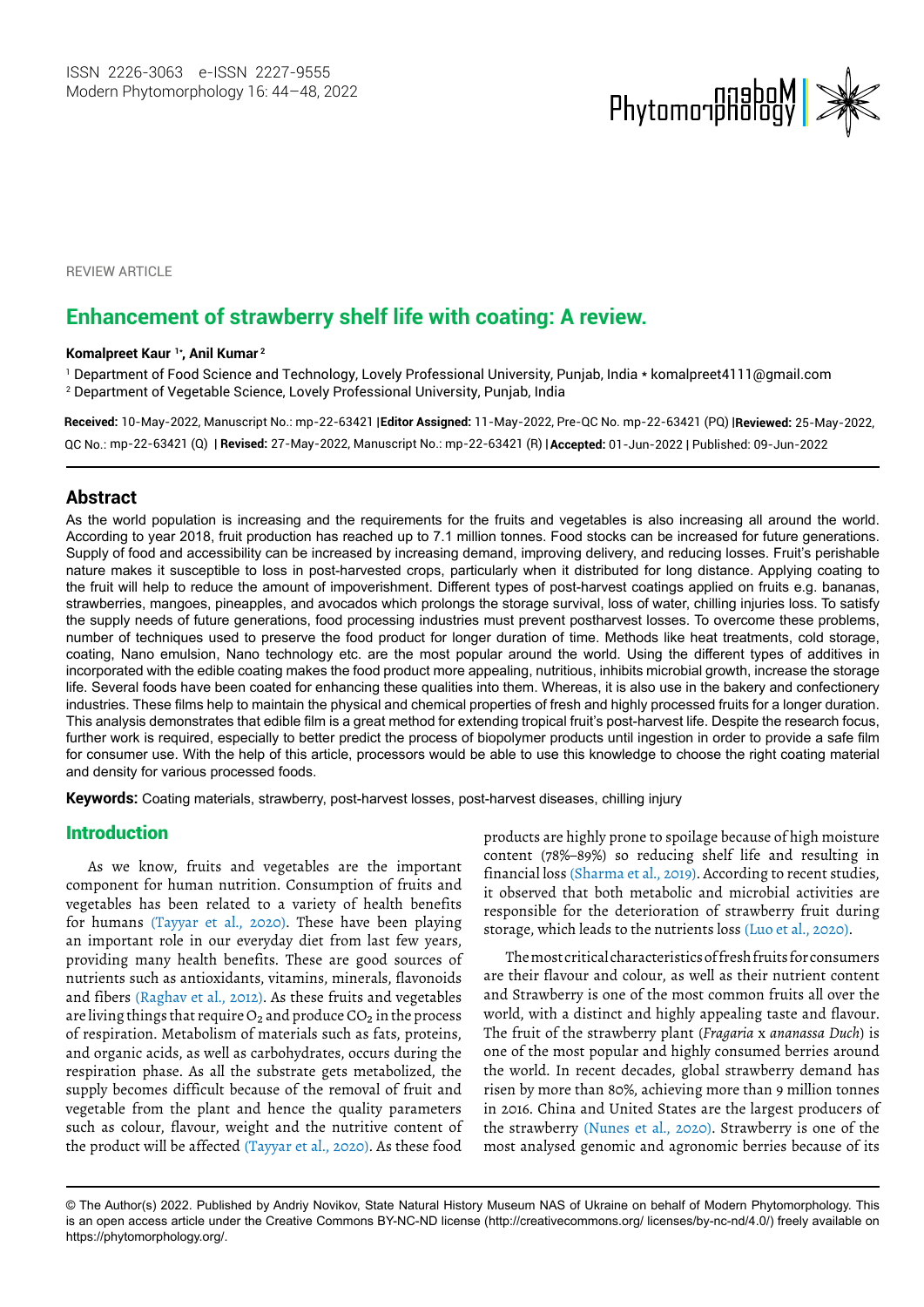commercial, industrial and economical importance. The colour of the strawberries occurs from anthocyanins that accumulate through the maturation period. Despite the fact that strawberry is appreciated for their strong phytochemical content. This compound will act as good antioxidant and have the properties like anticancer, antimicrobial, anti-inflammatory, and antihypertensive properties. These are also good in vitamin C that aids in the prevention of diabetes mellitus, increases immune function, and slows the progression of leukaemia in humans. Aside from providing these nutrients, eating these plant-based diets will help to reduce several diseases like heart, cancer, stroke, Alzheimer's disease, cataracts, and a decrease in age-related activity (Liu et al, 2013). Mature strawberries are highly prone to spoilage because of their smooth texture softening and respiration rates, and susceptibility to fungal attack and off-flavour growth (Yan et al., 2019). Few recent developments such as edible coating, ozone use and use of thermal technology are used for the prevention of fruits and vegetables from the post-harvest degradation. The process of coating and refrigeration can help to increase the storage life of several food products after harvesting (Riaz et al., 2021).

## Need of Coating

## **Post-harvest losses during distribution/travelling**

The Fruit and vegetable quality can be preserved but not increased after harvesting; thus, these must be harvested at the correct maturity level. Several disorders such as skin strains, cracks, spots, rots, and decay may occur as a result of improper care while harvesting, which enhances the microbial growth. The shelf life will be reduced with the increase in the loss of water and respiration rate from the product (Sharma et al., 2019). As we know, the fruits must be transported from one country to another via air and sea shipping to meet global demand. On the other hand, air transport takes less time than sea shipping but costs more. During the transportation of fruit over long distances, it is necessary to remember the storage conditions including temperature, CO<sub>2</sub> and O<sub>2</sub> level (Nor et al., 2020). While neglecting these circumstances will lead to the Post-harvest losses that are estimated between 15 and 50 percent in both industrialised and developing nations. This has an effect on both suppliers and customers. On the other hands, these errors can happen at any point during the delivery process including suppliers, dealers, and retailers. Which will decrease the fruit supply but transportation and selling costs per unit are increased (Murthy et al., 2009). The amount of fruit losses has been confirmed to arise throughout preparation and distribution. The solution to ensuring the consistency of fresh fruits and vegetables during transportation has been environmental regulation such as temperature and humidity control. Also handling and the packaging of the product are vital in maintaining the quality of fruit or vegetable (Cherono et al., 2018). The main loss that leads to the quality of fruit is the limited shelf life. Water deficiency, chilling burns, postharvest illness, and browning are all caused by the fruit's inherent biological behaviour (Bodbodak et al., 2016). The preharvest factors are also responsible for the changes in the postharvest methods. Factors such as nutrients, water supplies and harvesting method are also effects the pre- and postharvest losses. This results in low market acceptance, fertiliser degradation, and economic damage for the farmers (Arah et al.,  $2.015$ 

#### **Post-harvest diseases**

As we know bacteria and fungus are mainly responsible for the diseases caused in the post harvested crops. Basically *Colletotrichum* spp. damage a variety of tropical and subtropical fruit crops, which causes substantial disruption and declines in the yield of crop. Pathogens are also responsible for the contamination of pre and post-harvest foods cause diseases like leaf spot, flower rot, fruit rot, stem end rot, and root rot etc. Due to adverse environmental conditions fungal growth will occur, resulting in anthracnose disease in fruits (Supraman et al., 2019). Pathogen species *Penicillium expansum* L. can cause blue mold which can affect the several fruits like apple, pear, stone fruits, kiwifruit, many berries, pomegranate etc. On the other hand, disease sour rot is caused by *Geotrichum* spp., and *Rhizopus* spp., can leads to the disease soft rot. Also the pathogen, *Botrytis cinerea* Pers Fr. is the reason for the grey mold which is mainly occurs in fruits like grape, strawberry, kiwifruit, pomegranate, fig etc. *Colletotrichum* spp. can leads to *Anthracnose* and *Alternaria* spp., which causes black spot in several tropical and non-tropical fruits (Palou et al., 2018). The developments of wound on the surface of the fruit shoes the signs of infection were reddish brown fruit tissue, followed by blue-green in colour. Surface of the fruit can be sterilized by using 2% sodium hypochlorite for 1 minute and flushed three times in deionised water, wiped dry for 45 seconds (Ghuffar et al., 2018). Toxins produced by fungi, such as aflatoxin, can develop in contaminated fruits and quickly cause food poisoning. Gray mould is a dangerous disease is caused by a pathogen called *B. cinerea* in different plant varieties and crops stored in pots, like strawberry, apple, oranges etc. Whereas, using different chemical compounds such as thiabendazole, benomyl etc. is used to inhibit the increase in the number of gray mold in postharvest crops. But these chemicals are restricted in some of the countries. To overcome these problem, natural products such as plant extracts and essences have been used to combat fungal pathogens in preserved fruits has become a viable option for fruit growers (Gholamnezhad et al., 2019). Also the phytochemical substances are also known as good antifungal for crop protection (Cabral et al., 2013). While acidic formulations of certain GRAS salts have antimicrobial efficacy, which is highly soluble and it is used in the edible coating to increase the shelf life of the fruits (Palou et al., 2018).

#### **Environmental factors**

The light, heat, moisture all serve a significant role in extending the storage life of fresh harvest. Metabolic activity of fruits and vegetables is increased at high temperatures, resulting in a shorter shelf period and also these fluctuations in temperature can leads to the loss of water activity, flavour (Sharma et al, 2019). Ethylene is a gaseous phytohormone that regulates a variety of plant growth and production processes. Ethylene development rises dramatically during different periods of growth, such as fruit ripening, which affects several factors like physical injury, pathogen invasion, or high temperatures (Chang et al., 2008). Ethylene production in fruits and vegetables may also shorten the shelf life due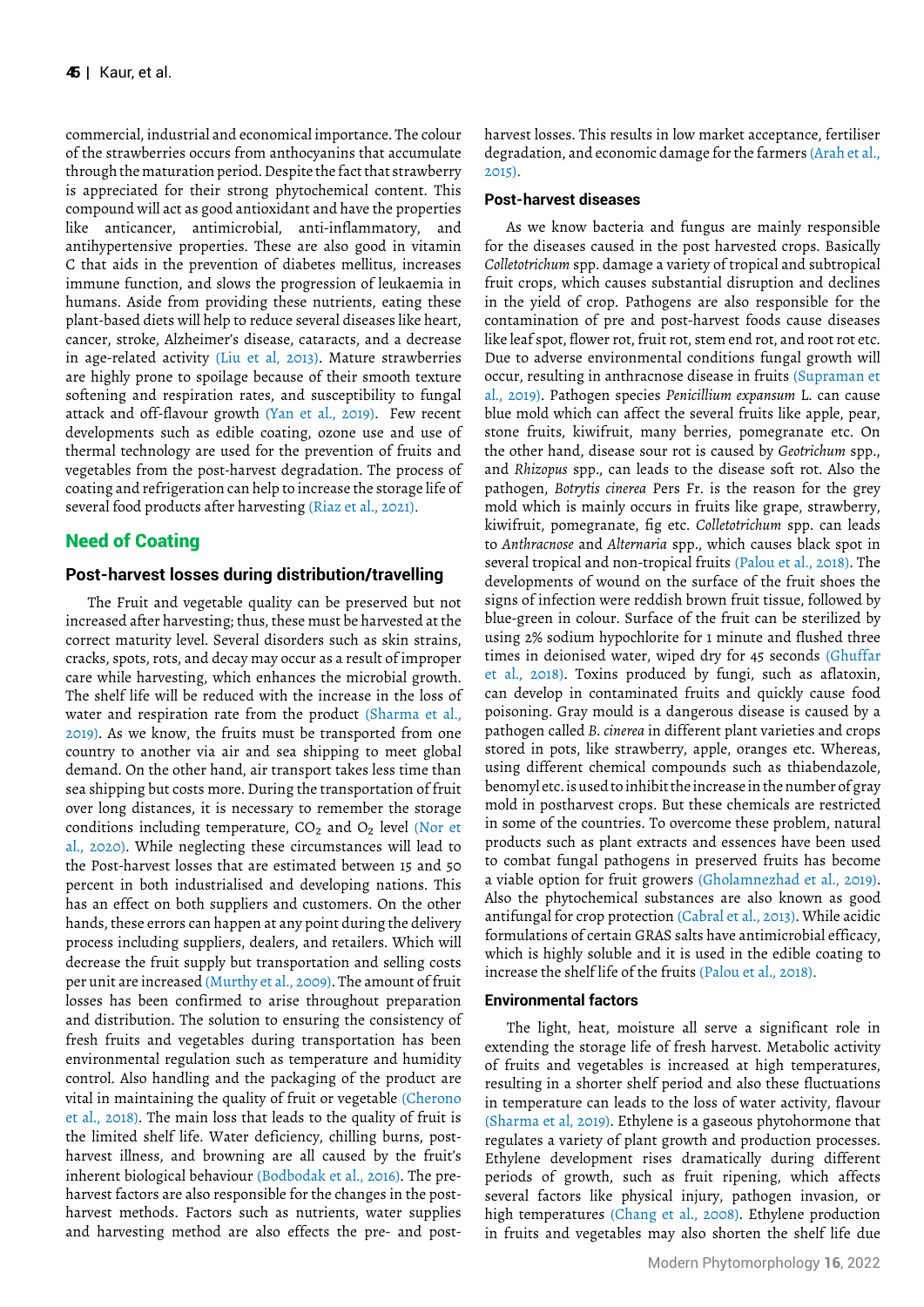to physical effects and increased storage conditions. Proper handling can protect the product from physical or biological injury, preventing tissue degradation and other deteriorative processes thereby increasing the rate of respiration and softening of the tissues (Mutari et al., 2011).

#### **Water loss**

Fresh fruit and vegetables has a high water content during harvesting, ranging from 80 to 95 percent, giving it a fresh look and firm texture. During post-harvest handling, the produce continues to lose water which will leads to the shrinkage, wilting, and unwanted texture variations. Since the lack of water lowers their economic worth by reducing the amount of weight that can be sold. In certain studies, it is said that the transpiration mechanism is related to improvements in texture attributes and apparent wrinkling of the fruit skin (Pereira et al., 2017). Modest loss of moisture will only change the colour and skin layer of the product, while threshold moisture loss will change the turbidity, firmness, discoloration, flavour, and nutritional value. Additionally, increased weight loss can cause chilling injury and raise pathogen invasion. The amount of water loss varies greatly between various fruits and vegetables even though these preserved under the same climatic conditions (Nunes et al., 2007). A study of method of spraying coconut water on the dragon fruit is conducted which helps to enhance its bright red colour. The presence of hormone called cytokinins which help to retain the colour at  $20^{\circ}$ C for 11 days (Rodeo et al., 2018). Also coating is one of the very popular ways to inhibit the water loss, preserving the ability of peel tissue, maintaining the volatile elements of fruit, and adjusting  $CO<sub>2</sub>$  and  $O<sub>2</sub>$  concentrations within the fruit. It also maintains the colour of the fruit for longer duration (Li et al., 2018). Additionally, coating with antioxidant property also helps to maintain the water activity, fruit surface browning,

slows the ripening process. The use of turmeric flour as an antioxidant keeps the banana fruit fresh for longer period of time (Paula et al., 2018).

## **Chilling injury**

One of the most important considerations for the fruit maintenance is the temperature. Chilling injury is a physiologic condition caused by exposure to low temperatures above freezing temperature (CI). This phenomenon reduces the storage life of produce and causes major quality deterioration. Heat treatments (hot water dips, stimulated hot air and vapour) are used to delay ripening and cause CI resistance in a variety of fruits. For example: In the case of sweet persimmon, heat treatments were used to inhibit CI. The activation and behaviour of heat shock proteins is one proposed mechanism for induced tolerance (HSP). HSP is generated by heat treatment and prevents fresh produce from both heat injury and CI. HSP is also known as stress proteins (Manurakchinakorn et al., 2014). Fruit that has been kept at a lower temperature ( $1^{0}C-4^{0}C$ ) and switched to normal room conditions will exhibit the chilling sign more often. Changes in the physical state of cell-membrane lipids are often linked signs of chilling injury in post-harvest banana fruit during cold storage is peel browning. The interaction of phenolics with Polyphenol Oxidase (PPO) and/or peroxidase has been mentioned as a cause of peel browning (POD) (Liu et al., 2019). The colour variations are caused by chlorophyll oxidation and the development of yellow tetraterpenoids as the plant matures. On the other hand, the increase in brown colour during storage may be due to oxidoreductase enzymes. Storing tropical fruits at the temperature between 10 $^{0}$ C-15<sup>0</sup> C can cause chilling injury and shows the symptoms like fruit as fruit drop, weight loss, pitting and brown scalding of the skin (Venkatachalam et al., to the condition (Wang et al, 2019). One of the most common



**FIigure 1.** The edible coating on strawberry fruit.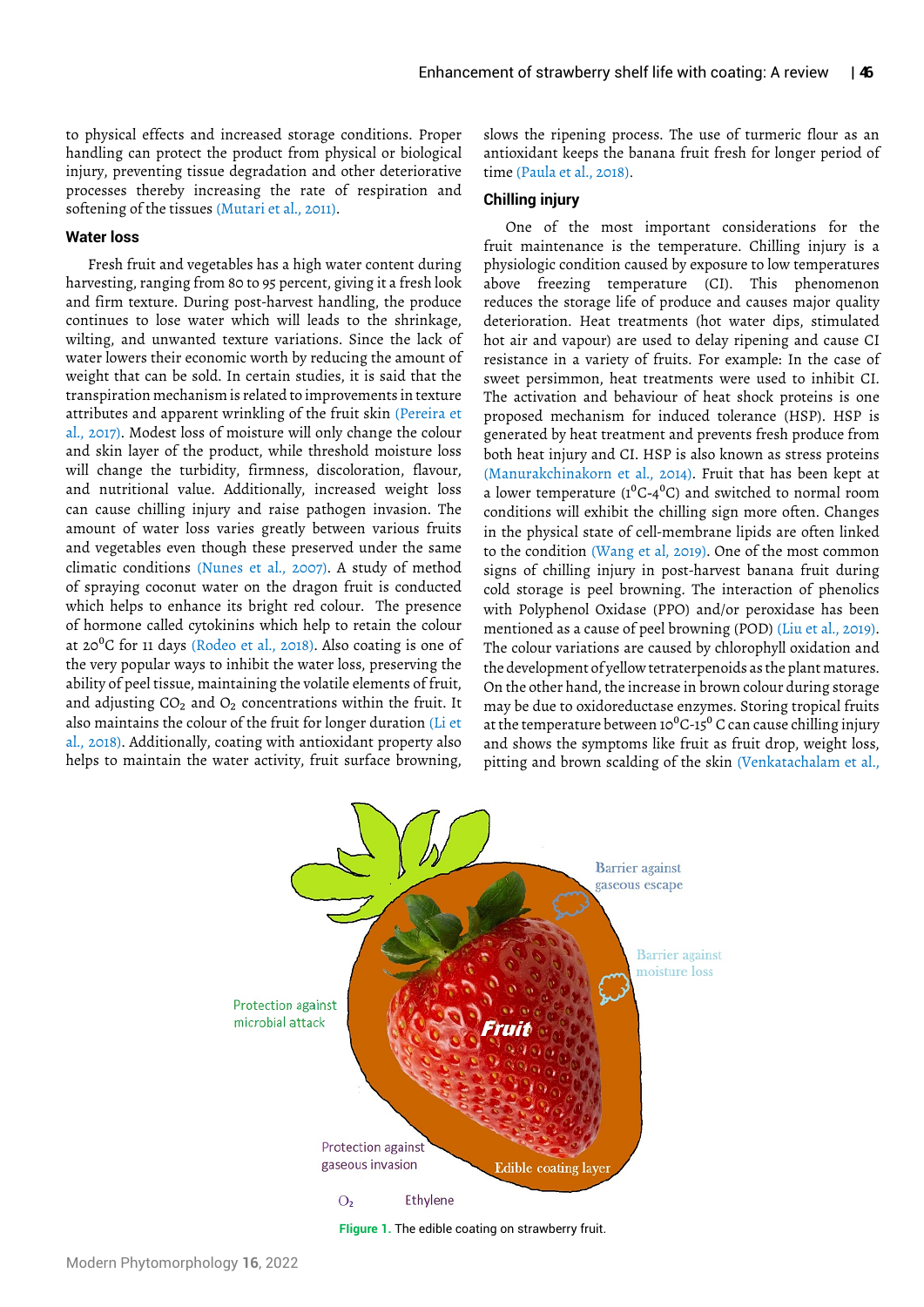2016). (Venkatachalam et al., 2015) have stated that Chilling injury and fruit firmness loss were reduced when longkong fruit was treated with Methyl Jasmonate (MeJA) (30 mol L1) and stored at 13 $\rm ^{0}C$ . MeJA can also reduce the increased enzyme activities of the fruits. (Zehedi et al., 2019) investigated the various qualitative and nutritional adjustments that occur in the fruit while ripening, including colour alteration, firmness, sugar and organic acid concentration, and differences in taste flavour, aroma, and biological materials. Edible coating from chitosen and polyamine spermidine has been developed to increase the consistency, protection, and durability of product. A semi-permeable membrane has been placed between the substance and the surrounding atmosphere as a barrier for vapour, oxygen, and carbon dioxide (Fig. 1).

## Advantages and Disadvantages

There are several good and bad impacts of edible coating on the food product. Generally, edible coatings help to biodegradability, safety and shelf life of the food product. It improves the physical strength and reduces the particle clustering. It helps to maintain the aromatic compounds, colour, appearance and several nutrients of the product. This technique also involves additives into food product and it is cheaper in cost. The use of edible coatings to change internal atmospheres can exacerbate problems related to high CO $_{\tiny 2}^{\phantom{\dag}}$  or low  $\mathrm O_{\mathstrut_{2}}$  concentrations. Whereas the main drawback of using the edible coatings is the change in internal atmospheres, which can exacerbate problems related to high CO $_{_2}$  or low O $_{_2}$ concentrations. When a coating is applied so thickly, it may have negative consequences. Coating compositions that allow for sufficient gaseous transfer are often ineffective as liquid water barriers. The creation of an internal changed environment is insufficient to have the desired preservative results, requiring the inclusion of a separate technology such as packaging (Turhan et al., 2009). On the other hand, the key benefit of using plasticizers in films to improve hardness, maintain mechanical properties, increasing durability and elasticity. Conversely, the increase film permeability is one of the main drawbacks of plasticizers. For example, water-soluble plasticizers, have a lower moisture barrier than Oil Permeability. Plasticizers can also susceptible to ageing, extraction, displacement, instability, and hydrolysis (Sothornvit et al., 2005).

## **Conclusion**

To satisfy the supply needs of future generations, food processing industries must prevent postharvest losses. To overcome these problems, number of techniques used to preserve the food product for longer duration of time. There are number of different methods those are used to prevent the spoilage of number of fruits and vegetables all around the world, such as heat treatments, cold storage, coating, Nanoemulsion etc. Using the coating material enhances not only the shelf life but also make fruits and vegetables more nutritious. Addition of different additives can also help to increase the nutritive value, make food more appealing, inhibits microbial growth as well as increase the storage life. There are various foods those have been coated for enhancing these qualities into them.

Whereas, it is also use in the bakery and confectionery industries. These films help to maintain the physical and chemical properties of fresh and highly processed fruits for a longer duration. All these analysis demonstrates that edible film is a great method for extending post-harvest life tropical fruit's as well as many vegetables and other foods. Despite the research focus, further work is required, especially to better predict the process of biopolymer products until ingestion in order to provide a safe film for consumer use.

## References

**Al-Tayyar N.A., Youssef A.M., Al-Hindi R.R. (2020).** Edi[ble coatings](https://www.sciencedirect.com/science/article/abs/pii/S2214993720305108)  an[d antimicrobial nanoemulsions for enhancing shelf life and](https://www.sciencedirect.com/science/article/abs/pii/S2214993720305108)  red[ucing foodborne pathogens of fruits and vegetables: A review.](https://www.sciencedirect.com/science/article/abs/pii/S2214993720305108) *Sustainable Materials Technol* **26:** e00215.

**Raghav P.K., Agarwal N., Saini M. (2016).** Edi[ble coating of fruits](https://www.researchgate.net/publication/331298687_EDIBLE_COATING_OF_FRUITS_AND_VEGETABLES_A_REVIEW)  an[d vegetables: A review.](https://www.researchgate.net/publication/331298687_EDIBLE_COATING_OF_FRUITS_AND_VEGETABLES_A_REVIEW) *Education* **1:** 2455-5630.

**Sharma P., Shehin V.P., Kaur N., Vyas P. (2019).** Ap[plication of](https://www.tandfonline.com/doi/abs/10.1080/19315260.2018.1510863)  edi[ble coatings on fresh and minimally processed vegetables: a](https://www.tandfonline.com/doi/abs/10.1080/19315260.2018.1510863)  rev[iew.](https://www.tandfonline.com/doi/abs/10.1080/19315260.2018.1510863) *I J Vegetable Sci* **25:** 295-314.

**Sharma P., Kehinde, B.A., Kaur, S., Vyas, P. (2019).** Ap[plication of](https://www.emerald.com/insight/content/doi/10.1108/NFS-08-2018-0246/full/html)  edi[ble coatings on fresh and minimally processed fruits: A review.](https://www.emerald.com/insight/content/doi/10.1108/NFS-08-2018-0246/full/html) *Nutrit Food Sci* **49:** 246.

Luo P., Li F., Liu H., Yang X., Duan Z. (2020). Effect of fucoidan based edi[ble coating on antioxidant degradation kinetics in strawberry](https://ifst.onlinelibrary.wiley.com/doi/abs/10.1111/jfpp.14381)  frui[t during cold storage.](https://ifst.onlinelibrary.wiley.com/doi/abs/10.1111/jfpp.14381) *J Food Process Preservat* **44:** e14381.

**Nunes G., Teixeira F., Schwarz K., Camargo C.K., Resende J.T.V.D., Santos E.F.D., Novello D. (2020).** Infl[uence of genetic variability on](https://www.scielo.br/j/asagr/a/TYMnNQ3cJmcyQM9wcFT84Wc/?lang=en&format=html)  the [quality of strawberry cultivars: sensorial, physical-chemical](https://www.scielo.br/j/asagr/a/TYMnNQ3cJmcyQM9wcFT84Wc/?lang=en&format=html)  an[d nutritional characterization.](https://www.scielo.br/j/asagr/a/TYMnNQ3cJmcyQM9wcFT84Wc/?lang=en&format=html) *Acta Scientiarum Agronomy* **43**.

**Nunes C.N., Emond J.P. (2007).** Rel[ationship between weight loss](https://journals.flvc.org/)  an[d visual quality of fruits and vegetables.](https://journals.flvc.org/) *In Proceedings of the Florida State Horticultural Society* **120:** 235-245.

**Liu R.H. (2013).** He[alth-promoting components of fruits and](https://academic.oup.com/advances/article/4/3/384S/4591619?login=true)  ve[getables in the diet.](https://academic.oup.com/advances/article/4/3/384S/4591619?login=true) *Advances in Nutrition* **4:** 384S-392S.

**Yan J., Luo Z., Ban Z., Lu H., Li D., Yang D., Li L. (2019).** Th[e effect](https://www.sciencedirect.com/science/article/abs/pii/S0925521418305829)  of t[he layer-by-layer \(LBL\) edible coating on strawberry quality and](https://www.sciencedirect.com/science/article/abs/pii/S0925521418305829)  me[tabolites during storage.](https://www.sciencedirect.com/science/article/abs/pii/S0925521418305829) *Postharvest Biol Technol* **147:** 29-38.

**Riaz A., Aadil R.M., Amoussa A.M.O., Bashari M., Abid M., Hashim M.M. (2021).** Application of chitosan based apple peel polyphenols edi[ble coating on the preservation of strawberry \(](https://ifst.onlinelibrary.wiley.com/doi/abs/10.1111/jfpp.15018)*Fragaria ananassa*  cv *[Hongyan](https://ifst.onlinelibrary.wiley.com/doi/abs/10.1111/jfpp.15018)*) fruit. *J Food Process Preservat* **45:** p.e15018.

**Nor S.M., Ding P. (2020).** Tre[nds and advances in edible biopolymer](https://www.sciencedirect.com/science/article/abs/pii/S0963996920302337)  co[ating for tropical fruit: A review.](https://www.sciencedirect.com/science/article/abs/pii/S0963996920302337) *Food Res Int* **134:** 109208.

**Murthy D.S., Gajanana T.M., Sudha M., Dakshinamoorthy V. (2009).** Ma[rketing and post-harvest losses in fruits: its implications on](https://ageconsearch.umn.edu/record/204629/files/07-Sreenivasa Murthy.pdf)  av[ailability and economy.](https://ageconsearch.umn.edu/record/204629/files/07-Sreenivasa Murthy.pdf) *Indian J Agricul Econom* **64:** 902-2016- 67302.

**Cherono K., Workneh T.S., (2018)**. A [review of the role of](https://www.researchgate.net/profile/Kipchumba-Cherono/publication/332112700_A_review_of_the_role_of_transportation_on_the_quality_changes_of_fresh_tomatoes_and_their_management_in_South_Africa_and_other_emerging_markets/links/5ca1ff13299bf1116954e8e4/A-review-of-the-role-of-transportation-on-the-quality-changes-of-fresh-tomatoes-and-their-management-in-South-Africa-and-other-emerging-markets.pdf)  tra[nsportation on the quality changes of fresh tomatoes and their](https://www.researchgate.net/profile/Kipchumba-Cherono/publication/332112700_A_review_of_the_role_of_transportation_on_the_quality_changes_of_fresh_tomatoes_and_their_management_in_South_Africa_and_other_emerging_markets/links/5ca1ff13299bf1116954e8e4/A-review-of-the-role-of-transportation-on-the-quality-changes-of-fresh-tomatoes-and-their-management-in-South-Africa-and-other-emerging-markets.pdf)  ma[nagement in South Africa and other emerging markets.](https://www.researchgate.net/profile/Kipchumba-Cherono/publication/332112700_A_review_of_the_role_of_transportation_on_the_quality_changes_of_fresh_tomatoes_and_their_management_in_South_Africa_and_other_emerging_markets/links/5ca1ff13299bf1116954e8e4/A-review-of-the-role-of-transportation-on-the-quality-changes-of-fresh-tomatoes-and-their-management-in-South-Africa-and-other-emerging-markets.pdf) *I Food Res J* **25:** 2211-2228.

**Bodbodak S., Moshfeghifar M. (2016)**. Ad[vances in modified](https://www.sciencedirect.com/science/article/pii/B9780128043134000049)  at[mosphere packaging of fruits and vegetables.](https://www.sciencedirect.com/science/article/pii/B9780128043134000049) *In Eco-friendly Technology for Postharvest Produce Quality* 127-183.

**Arah I.K., Amaglo H., Kumah E.K., Ofori H. (2015).** Pr[eharvest and](https://www.hindawi.com/journals/ija/2015/478041/)  po[stharvest factors affecting the quality and shelf life of harvested](https://www.hindawi.com/journals/ija/2015/478041/)  to[matoes: A mini review.](https://www.hindawi.com/journals/ija/2015/478041/) *I J Agron* **2015**.

**Palou L. (2018)**. Po[stharvest treatments with GRAS salts to control](https://www.mdpi.com/2311-7524/4/4/46)  fre[sh fruit decay.](https://www.mdpi.com/2311-7524/4/4/46) *Horticulturae* **4:** 46.

**Ghuffar S., Irshad G., Naz F., Rosli H.B., Hyder S., Mehmood N.,**